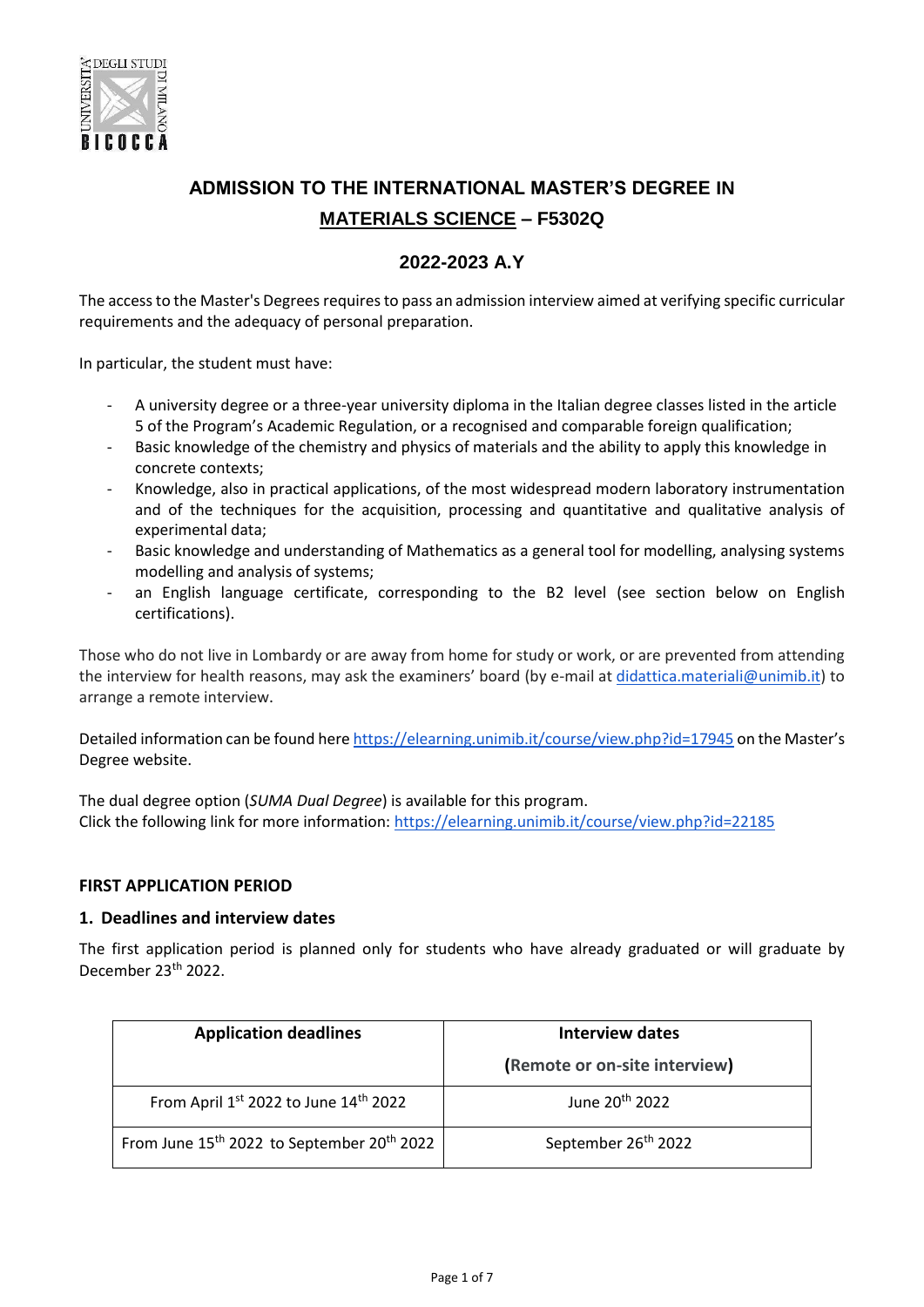

# **2. How to apply**

The applications for admission must be presented online on the University of Milano-Bicocca website: [https://s3w.si.unimib.it/Home.do;jsessionid=37226A3BEE95999EBEA995E481FC1AF9.esse3-unimib-prod-](https://s3w.si.unimib.it/Home.do;jsessionid=37226A3BEE95999EBEA995E481FC1AF9.esse3-unimib-prod-03?cod_lingua=eng)[03?cod\\_lingua=eng](https://s3w.si.unimib.it/Home.do;jsessionid=37226A3BEE95999EBEA995E481FC1AF9.esse3-unimib-prod-03?cod_lingua=eng)

# **2.1 Registration on the Online Student Registry platform (first access only)**

Please follow the instructions you can find on this page: <https://s3w.si.unimib.it/AddressBook/ABStartProcessoRegAction.do>

Candidates must enter their personal information by selecting "*Registration"* in the Online Student Registry and then follow the procedure.

Registration may only be performed once. Foreign applicants without a tax code can register and must select "*Foreign student without tax code*".

Once the registration is completed, the user name and the chosen personal password assigned by the system will enable the candidate to login (to recover lost passwords go to: [https://www.unimib.it/servizi/service](https://www.unimib.it/servizi/service-desk/account-e-servizi-accesso/recuperocambio-password-account)[desk/account-e-servizi-accesso/recuperocambio-password-account\)](https://www.unimib.it/servizi/service-desk/account-e-servizi-accesso/recuperocambio-password-account).

**Please note**: after authentication applicants will receive an email confirming registration at the email address they provided during registration. Definitive account activation may require up to 24 hours after reception of the email confirming registration. *Please avoid signing up to the procedure here described at the last minute.*

#### **2.2 Application for admission**

Candidates must login at the following website using their personal credentials: <https://s3w.si.unimib.it/Home.do>

Select, in the menu "*Home*", "*Evaluation Test*"; then choose "Materials Science" from the list, and complete the application with the required data and documents (see also "Tutorial\_Materials Science\_2022-2023" here (https://elearning.unimib.it/course/view.php?id=17945).

During registration, applicants are required to upload the following documents:

- 1) Valid ID document (identity card or passport)
- 2) Digital ID photo (bitmap or jpeg format) which must have at least a resolution of 300x400 pixels
- 3) Obtained academic qualifications, following the instructions below.

**Please note**: Once the application is submitted, it will not be possible to attach any other documents. Candidates are recommended to prepare their documentation before the registration process.

#### **2.3 Entering qualifications in the procedure**

When filling out the application for evaluation, graduated or graduand candidates must upload the requested documentation on the "*Management of qualifications and documents for evaluation*" page:

- **a)** if applicants obtained, or they are earning, a degree from the University of Milano-Bicocca:
	- Other titles and/or statements of relevant activities, if any
	- B2 level English certification (see section below on English certifications). Students from the University of Milano-Bicocca bachelor's degree "Scienza dei Materiali" are not required to attach any certification).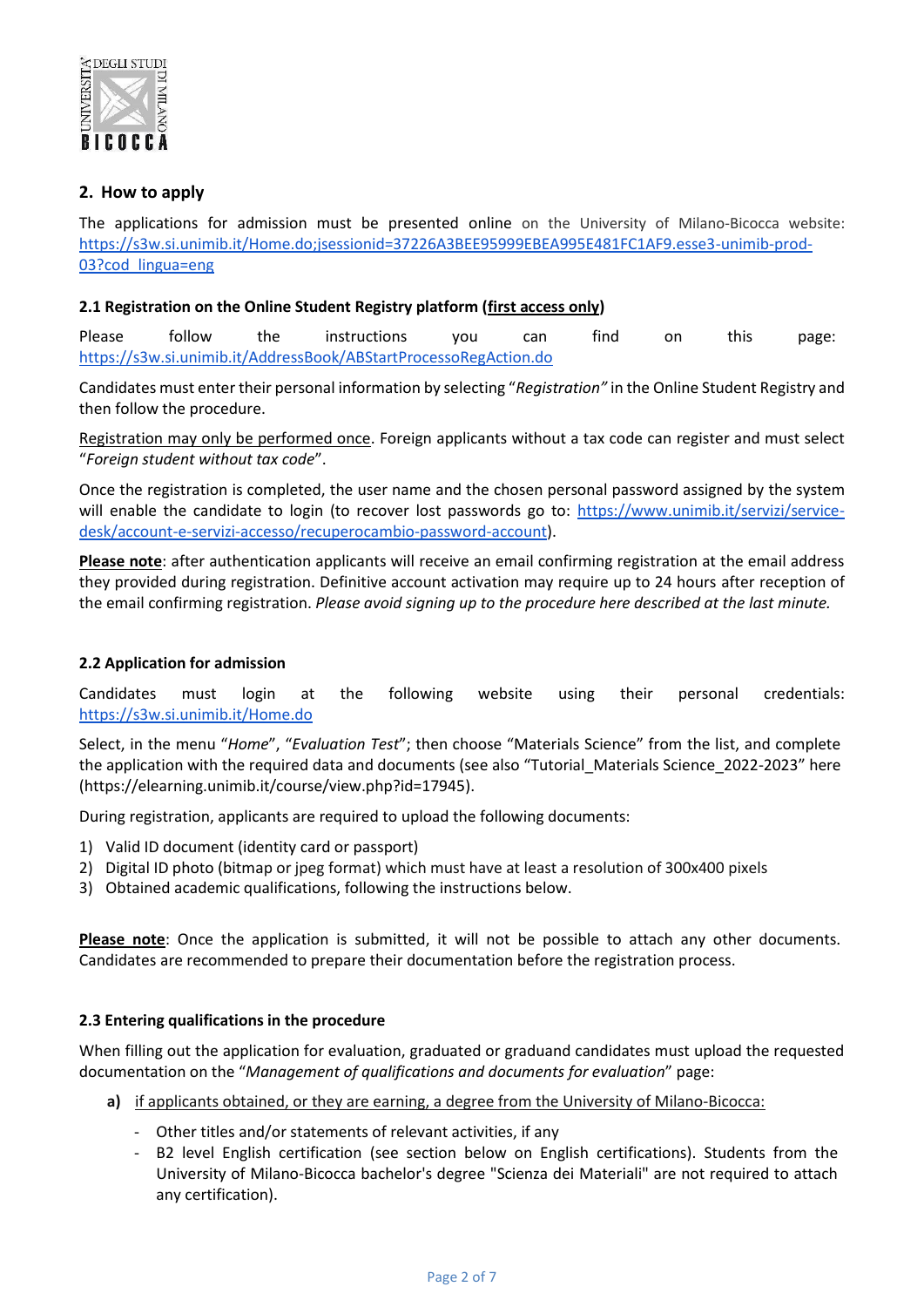

Self-certification of academic qualifications obtained at the University of Milano-Bicocca is NOT REQUIRED, its acquisition will be carried out by the University itself.

- **b)** if candidates earned an Italian degree (from other Universities):
	- Mandatory self-certification of their academic qualification with marks. If the self-certification from the university is not available please fill out the following form (Please note: **the documentation must be signed)**: https://www.unimib.it/sites/default/files/6. Substitutive declaration of certification Enrolment [\\_Graduation\\_Exams\\_Edit.pdf](https://www.unimib.it/sites/default/files/6._Substitutive_declaration_of_certification_Enrolment_Graduation_Exams_Edit.pdf)
	- Other titles and/or statements of relevant activities, if any
	- B2 level English certification (see section below on English certifications).
- **c)** if candidates are earning an Italian degree from other Universities:
	- Mandatory self‐certification of their academic qualification with marks. If the self-certification from the university is not available please fill out the following form (Please note: **the documentation must be signed)**:
	- https://www.unimib.it/sites/default/files/6. Substitutive declaration of certification Enrolment [\\_Graduation\\_Exams\\_Edit.pdf](https://www.unimib.it/sites/default/files/6._Substitutive_declaration_of_certification_Enrolment_Graduation_Exams_Edit.pdf)
	- Other titles and/or certifications of relevant activities, if any
	- B2 level English certification (see the section below on English language certifications).
- **d)** if candidates obtained, or they are earning a foreign degree:
	- 1. Final original certificate of secondary school studies, received after at least 12 years of education, or a legally valid substitute certificate
	- 2. First level degree certification (Bachelor's Degree only for students who completed graduation)
	- 3. Transcript of records
	- 4. Translation of the documents (see point 1 and 2) in Italian. If the documentation is issued in other languages other than English, a translation in English is mandatory
	- 5. Any document held by the candidate deemed useful to assess the qualification eligibility for the selected master's degree course (e.g. programs of the exams, i. e. Syllabus)
	- 6. Statement of Comparability issued by CIMEA: within the framework of the agreement which is stipulated with the University of Milan-Bicocca (through the link [https://cimea.diplo](https://cimea.diplo-me.eu/unimib/#/portal/home)[me.eu/unimib/#/portal/home\)](https://cimea.diplo-me.eu/unimib/#/portal/home) it is possible to register and access the Diplo-me service with reduced costs and times. As an alternative, students can submit the Dichiarazione di Valore in Loco (Declaration of Value), issued by the relevant Italian Embassy/Consulate or the Diploma Supplement, if issued by the same university that released the degree
	- 7. B2 level English certification (see the section below on English language certifications).

Documents from points 1-2-3-4-5-7 MUST be uploaded in the Online Registry during the application process; the document at point 6, if not available at the application date, must be sent to the Welcome Desk [\(welcome.desk@unimib.it\)](mailto:welcome.desk@unimib.it) up to 45 days after the enrolment date if not uploaded at application time. The verification of the document at point 6 will be carried out by the Foreign Students Office within the following 120 days. Failure to submit this documentation will entail the formal notification to the Head of the Procedure and the suspension of the student career in the Online Registry.

**IMPORTANT: For further information about the required documentation please see: <https://en.unimib.it/node/2249>**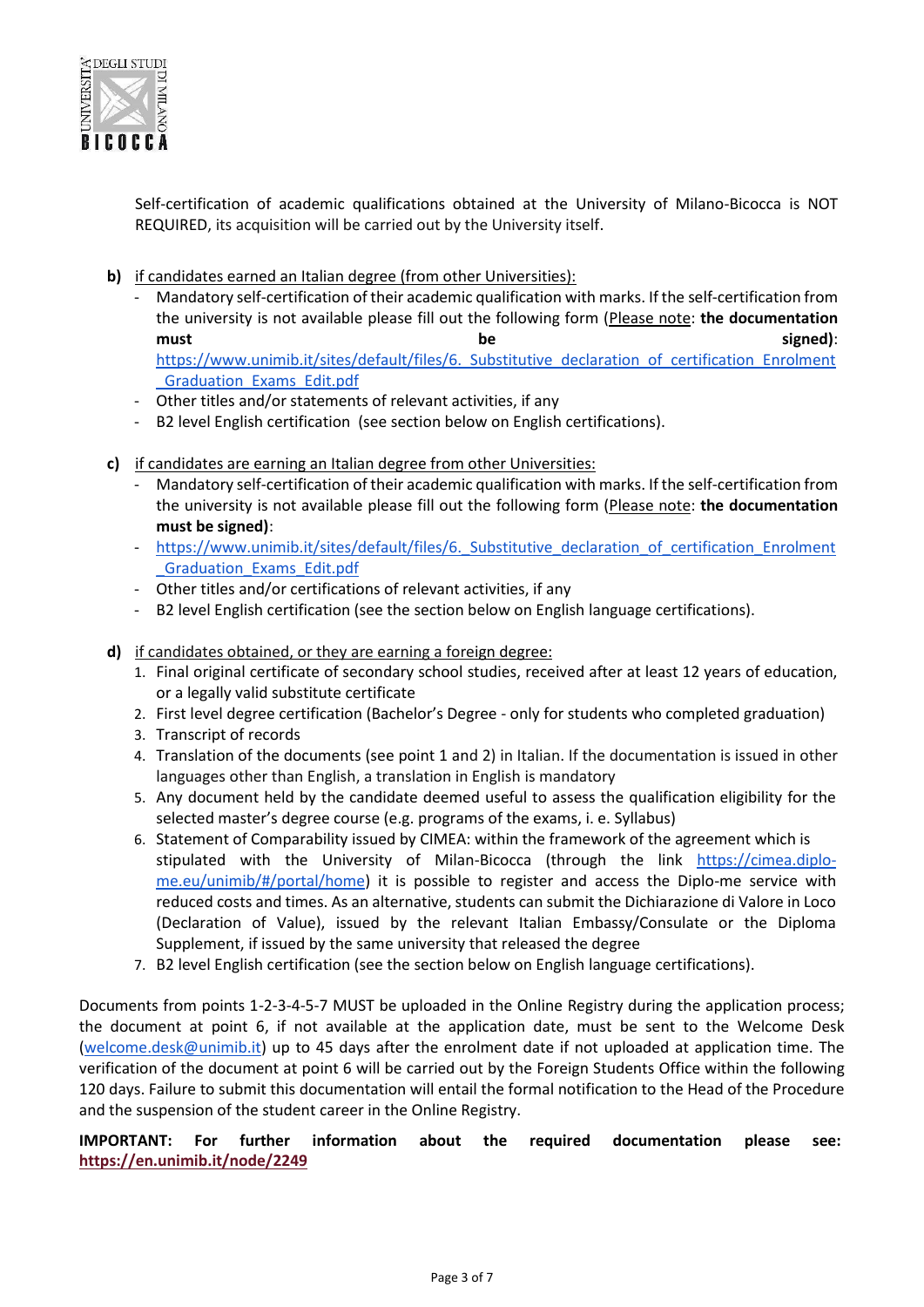

UE citizens may self‐certify the documents indicated at point 1, 2 and 3.

Citizens of non-EU countries legally residing in Italy may only self-certify – in Italian or English – conditions, facts and personal qualities that can be certified or attested to by Italian public entities.

# **2.4 Visa application - www.universitaly.it**

Citizens of non-EU countries applying for a visa to enter Italy are obliged to submit a visa application through the ministerial website [\(www.universitaly.it](http://www.universitaly.it/)) under the heading "*International students*". Registration on the Universitaly portal must take place at the same time as the online application for the competition described in this notice and, *in any case*, before the closing date.

# **IMPORTANT: For further information about the admission letter for the embassy please see: <https://en.unimib.it/node/2249>**

Independently from the assessment of academic suitability of candidates for University courses, completing a university course at the University of Milano-Bicocca is linked to the issuing of a visa by consular diplomatic representatives and, in all cases, it shall be in accordance with the provisions of the ministerial note that regulates the entry of non-EU citizens into Italy for study purposes each year.

Students who are denied a visa but have taken distance learning examinations will be allowed to apply for a certificate of withdrawal from University studies with the exams passed by 30 September 2023.

#### **2.5 English certifications**

B2 level knowledge of the English language is required for admission to the Master's Degree in Materials Science.

Candidates from the Bachelor's Degree in "Scienza dei Materiali" at the University of Milano‐Bicocca, possessing English knowledge B2 level, do not have to upload any language certification.

All other candidates must upload an English level B2 certification, or higher levels, in the "Management of qualifications and documents for evaluation" page:

- If they have a certificate issued by a certifying body recognised by the University of Milano-Bicocca [\(https://www.unimib.it/sites/default/files/TABELLA\\_SENATO\\_9\\_novembre\\_2020.pdf\)](https://www.unimib.it/sites/default/files/TABELLA_SENATO_9_novembre_2020.pdf), they have to attach it
- If they have a qualification awarded after completing a degree program entirely taught in the English language, they have to attach a declaration of the University of origin, certifying that the degree course is taught in the English language
- Candidates from a Bachelor's Degree at the University of Milano‐Bicocca who passed an English language exam of at least B2 level can upload, as a valid documentation, a self-certification, indicating the name and code number of the exam
- Candidates from a Bachelor's Degree at the University of Milano-Bicocca who received the OpenBadge "Bbetween Lingue-Inglese B2", or higher level, can upload a self-certification as a valid documentation
- Candidates from a Bachelor's Degree at other Universities who passed an English language exam of at least B2 level can upload, as a valid documentation, a self-certification indicating a website page of their University stating the level of the language exam.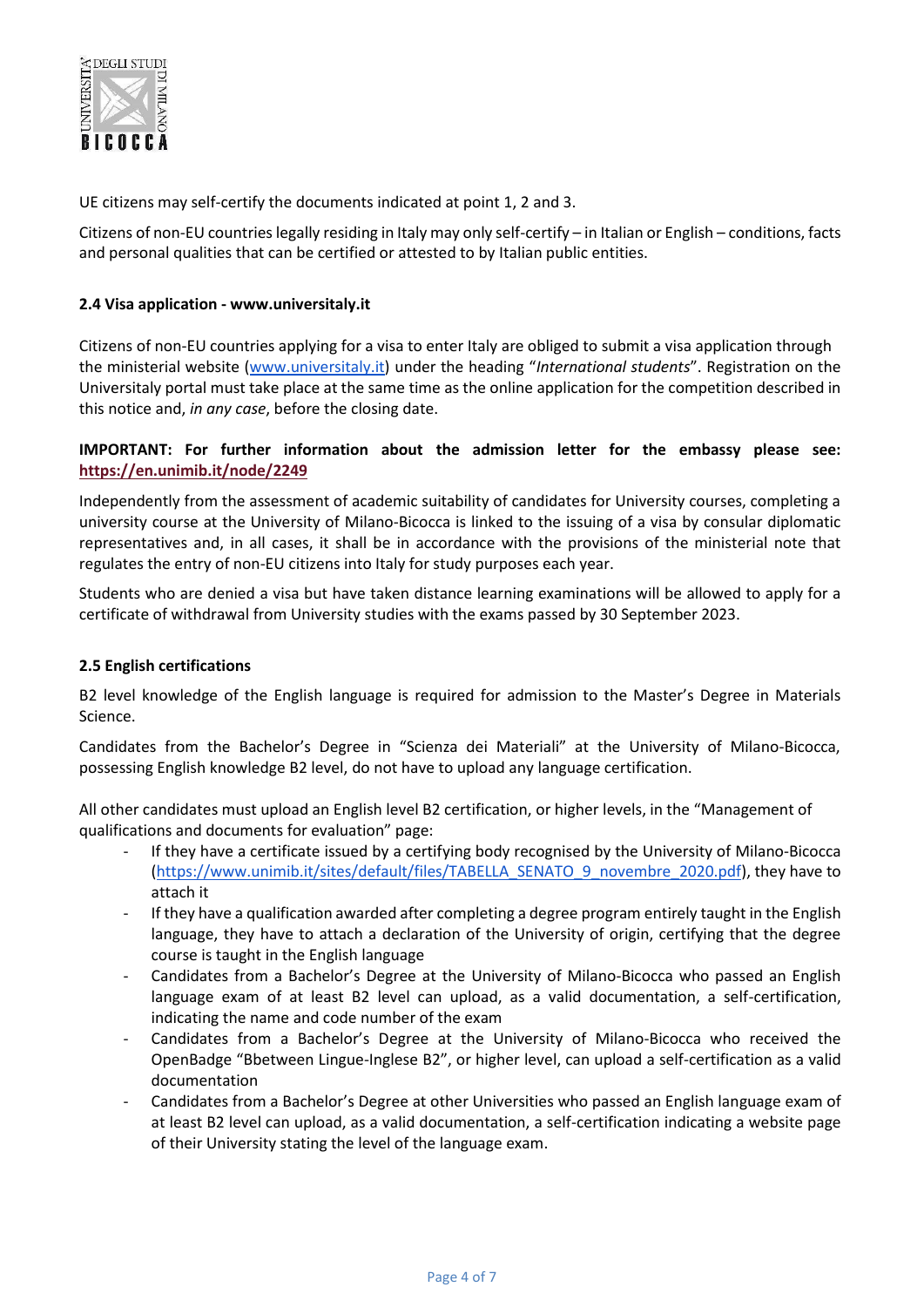

Students from other universities not holding the B2 level English language certificate may request to take the

University test [\(https://www.unimib.it/didattica/lingue-unimib\)](https://www.unimib.it/didattica/lingue-unimib) by sending an email to [segr.studenti.scienze@unimib.it.](mailto:segr.studenti.scienze@unimib.it)

In any case, the required language level must be achieved by the deadline for submitting the evaluation application.

**PLEASE NOTE: CERTIFICATES ISSUED BY OTHER ITALIAN PUBLIC ADMINISTRATIONS WILL NOT BE ACCEPTED UNDER ANY CIRCUMSTANCES (ART. 15 L. 913/2011).**

**ITALIAN CANDIDATES MUST ONLY SUBMIT SELF-CERTIFICATIONS, WHICH MUST BE SIGNED BEFORE UPLOAD. FOREIGN STUDENTS CANNOT UPLOAD SELF-CERTIFICATIONS, THEY MUST UPLOAD THE UNIVERSITY DEGREE.** 

**INCOMPLETE APPLICATIONS (LACKING OF DOCUMENTATION AND SIGNATURES WHEN REQUESTED) WILL NOT BE ACCEPTED. ATTACHING THE REQUIRED DOCUMENTS WILL NO LONGER BE POSSIBLE ONCE THE APPLICATION IS CONFIRMED.** 

# **2.6 Questionnaire**

At the end of the process, candidates who have not yet earned their degree, have to fill in a Questionnaire for Admission. Then candidates can exit from the Questionnaire page and normally continue the admission.

Once the process is completed all candidates can print the receipt of the admission application.

#### **3. Admission and enrollment (Publication of the list of admitted candidates and enrolment deadline)**

The examiners' board will verify the possession of curricular requirements, according to the article 6 of Ministerial Decree 270/04.

After the evaluation procedure, the list of admitted students will be published on the University website, on the same webpage as this notice.

The examiners' board will complete the entire evaluation procedure as soon as possible and no later than October 14th 2022.

Enrollment will be possible starting from the day after the list of admitted candidates is published.

**Students must enrol by October 28th 2022** following the required procedures, they will be able to sit exams only after completing enrolment.

**Graduand students will only be allowed to enrol if they graduate by December 23rd 2022**. Their new academic career will only be effective after graduation.

Graduand students from other Italian Universities are required to self-certify their degree after graduation by sending the form "Substitutive declaration of certification Enrolment Graduation Exams Edit.pdf" to [segr.studenti.scienze@unimib.it,](mailto:segr.studenti.scienze@unimib.it) together with a scanned identity document. The form can be downloaded from the following page:

https://www.unimib.it/sites/default/files/6. Substitutive declaration of certification Enrolment Graduatio [n\\_Exams\\_Edit.pdf](https://www.unimib.it/sites/default/files/6._Substitutive_declaration_of_certification_Enrolment_Graduation_Exams_Edit.pdf) .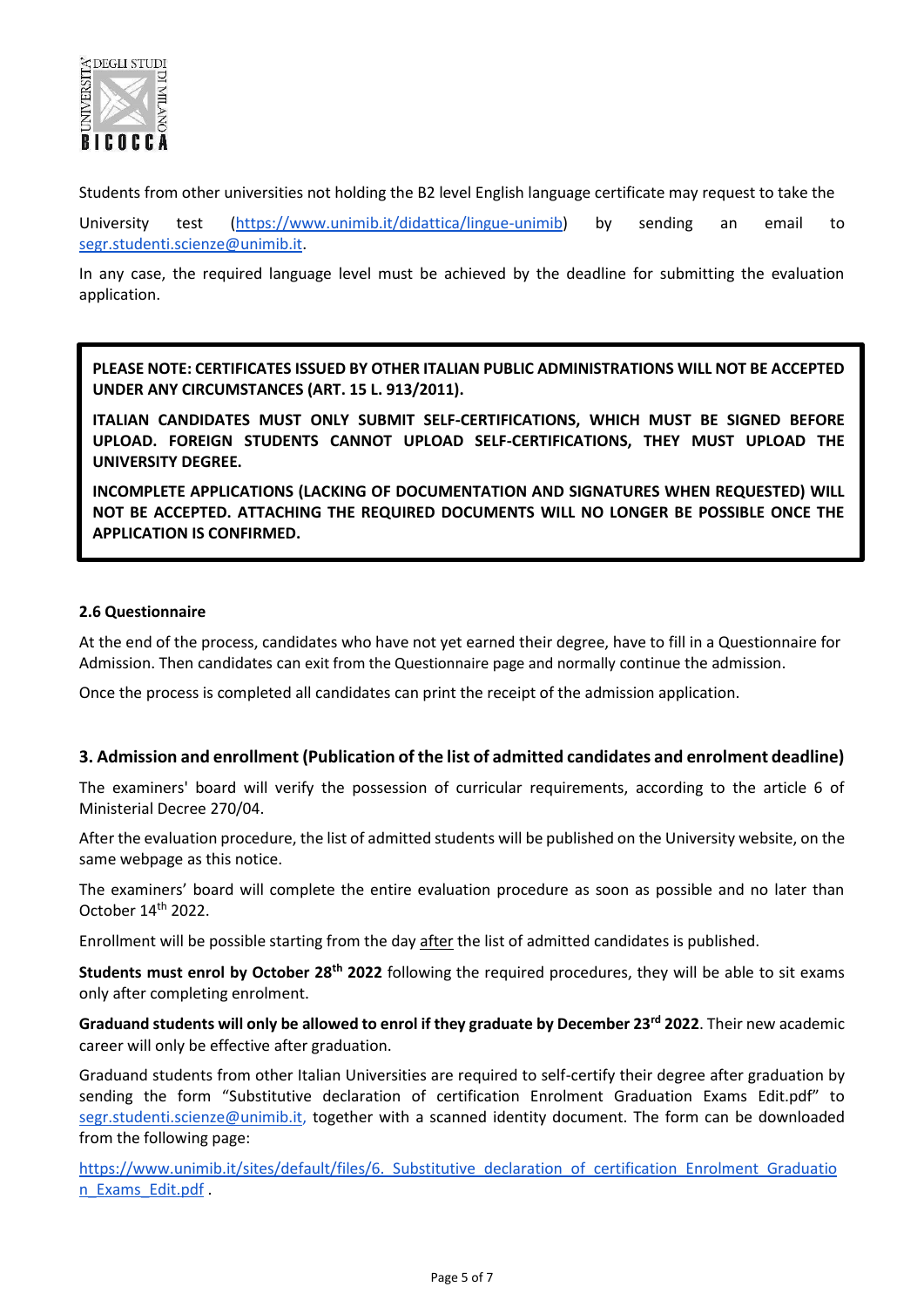

**Graduand students from foreign universities must enrol by October 28th 2022**. *After graduation* they will have to send to [segr.studenti.scienze@unimib.it](mailto:segr.studenti.scienze@unimib.it) a copy of their Bachelor's Degree and a scanned identity document.

**Graduand students from the University of Milano-Bicocca must in any case enrol by October 28th 2022**, their Master's degree career will be automatically activated after their graduation is registered.

# **SECOND APPLICATION PERIOD**

# **1. Deadlines and interview dates**

The second application period is planned only for Italian, European or extra UE citizens legally residing in Italy, who **have already graduated or will graduate by February 28<sup>t</sup><sup>h</sup> , 2023**.

| Deadlines to apply                                             | Interview dates                     |
|----------------------------------------------------------------|-------------------------------------|
|                                                                | (Remote or on-site interview dates) |
| From January 10 <sup>th</sup> to January 27 <sup>th</sup> 2023 | February 6 <sup>th</sup> 2023       |

# **2. How to apply**

The applications for admission must be presented online at the University of Milano-Bicocca website: [https://s3w.si.unimib.it/Home.do;jsessionid=37226A3BEE95999EBEA995E481FC1AF9.esse3-unimib-prod-](https://s3w.si.unimib.it/Home.do;jsessionid=37226A3BEE95999EBEA995E481FC1AF9.esse3-unimib-prod-03?cod_lingua=eng)[03?cod\\_lingua=eng](https://s3w.si.unimib.it/Home.do;jsessionid=37226A3BEE95999EBEA995E481FC1AF9.esse3-unimib-prod-03?cod_lingua=eng)

To register and to submit the application, please see the previous part of this document.

Please note: For candidates enrolling in January-March 2023, the payment for the fees of the whole academic year is required.

#### **3. Publication of the list of admitted candidates and enrolment deadline**

The examiners' board will check the possession of curricular requirements and the adequacy of personal preparation, based on article 6 of Ministerial Decree 270/04.

After the evaluation procedure, the list of admitted students will be published on the University website, on the same page as this notice.

The examiners' board will complete the entire process as soon as possible and no later than February 15<sup>th</sup> 2023.

#### **Enrollment will be possible starting from the day after the list of admitted candidates is published**.

**Students must enrol by March 7th 2023** following the required procedures and will be able to sit exams only after completing enrolment.

Graduand students' career will be activated after graduation:

If coming from other italian Universities they will have to self-certify their qualification by sending the form "Substitutive declaration of certification Enrolment Graduation Exams Edit.pdf" to